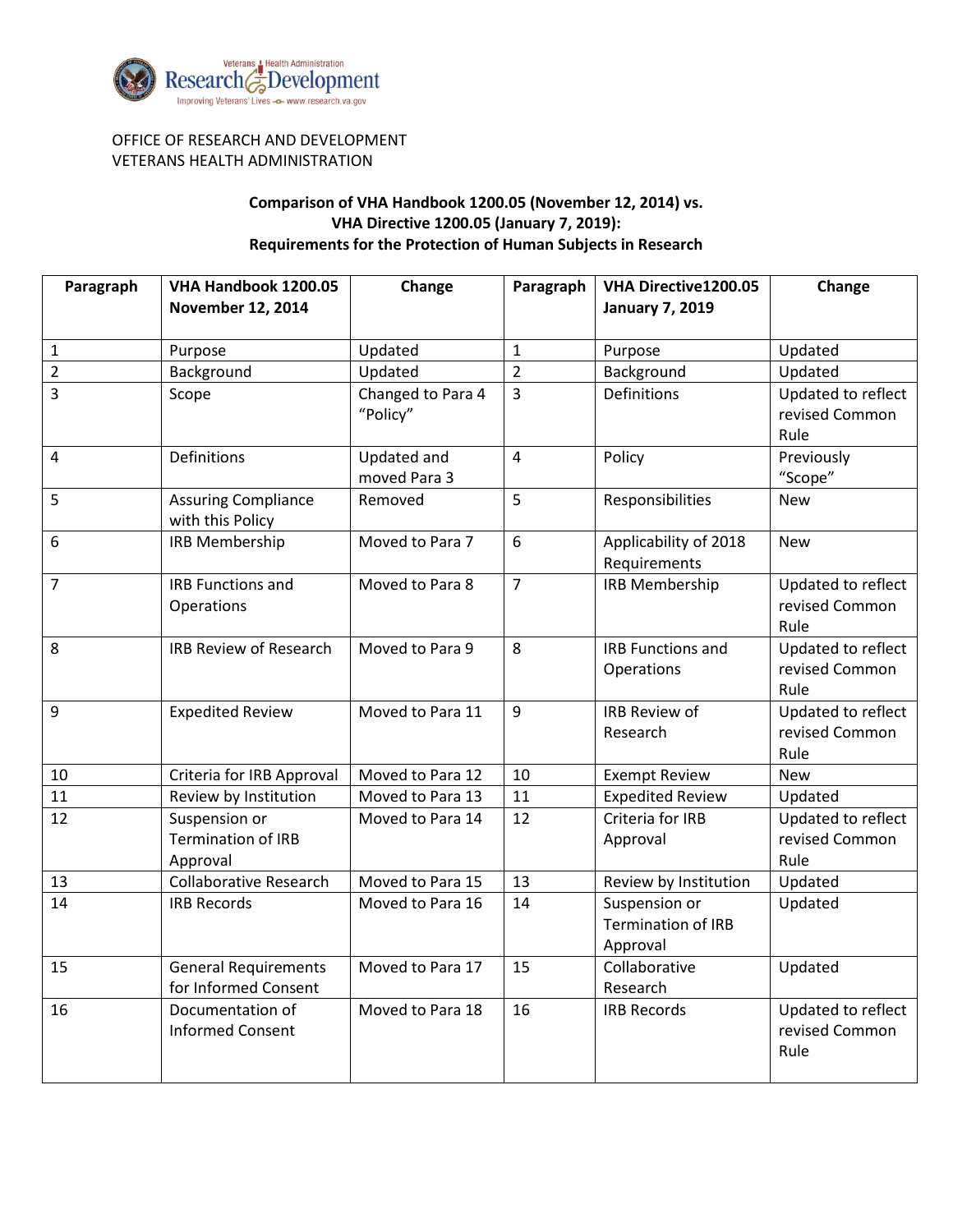| Paragraph | VHA Handbook 1200.05                              | Change              | Paragraph | VHA Directive1200.05                  | Change                         |
|-----------|---------------------------------------------------|---------------------|-----------|---------------------------------------|--------------------------------|
|           | <b>November 12, 2014</b>                          |                     |           | <b>January 7, 2019</b>                |                                |
|           |                                                   |                     |           |                                       |                                |
| 17        | Research Involving                                | Moved to Para 19    | 17        | <b>General Requirements</b>           | Updated to reflect             |
|           | Pregnant Women,                                   |                     |           | for Informed Consent                  | revised Common                 |
|           | Human Fetuses, and                                |                     |           |                                       | Rule; inclusion of             |
|           | Neonates as Subjects                              |                     |           |                                       | <b>Broad Consent</b>           |
| 18        | Research Involving                                | Moved to Para 20    | 18        | Documentation of                      | Updated to reflect             |
|           | Prisoners as Subjects                             |                     |           | <b>Informed Consent</b>               | revised Common                 |
|           |                                                   |                     |           |                                       | Rule; removal of               |
|           |                                                   |                     |           |                                       | VA specific                    |
| 19        |                                                   | Moved to Para 21    | 19        |                                       | requirements<br>Signification  |
|           | Research Involving<br>Children as Research        |                     |           | Research Involving<br>Pregnant Women, | update to allow                |
|           | Subjects                                          |                     |           | Human Fetuses, and                    | research on IVF                |
|           |                                                   |                     |           | Neonates as Subjects                  | patients                       |
| 20        | Subjects Lacking                                  | Removed             | 20        | Research Involving                    | Updated to reflect             |
|           | Decision-Making                                   |                     |           | Prisoners as Subjects                 | revised Common                 |
|           | Capacity                                          |                     |           |                                       | Rule                           |
| 21        | Certificates of                                   | Moved to Para 22    | 21        | Research Involving                    | Updated for VA                 |
|           | Confidentiality                                   |                     |           | Children as Research                  | policy                         |
|           |                                                   |                     |           | Subjects                              |                                |
| 22        | Privacy Officer and                               | Removed             | 22        | Certificates of                       | Updated to reflect             |
|           | <b>Information Security</b>                       | (information under  |           | Confidentiality                       | 21 <sup>st</sup> Century Cures |
|           | <b>Officer Duties</b>                             | "Responsibilities") |           |                                       | Act                            |
| 23        | <b>HIPAA Authorization</b>                        | Unchanged           | 23        | <b>HIPAA Authorization</b>            | Updated for VA                 |
|           |                                                   |                     |           |                                       | policy                         |
| 24        | Participating of Non-                             | Removed             | 24        | Treatment of                          | Unchanged                      |
|           | Veterans as Research                              |                     |           | Research-Related                      |                                |
|           | Subjects                                          |                     |           | Injuries                              |                                |
| 25        | Treatment of Research-                            | Moved to Para 24    | 25        | <b>International Research</b>         | Unchanged                      |
| 26        | Related Injuries<br><b>International Research</b> | Moved to Para 25    | 26        |                                       |                                |
|           | <b>Accreditation of Human</b>                     | Removed             | 27        | <b>Training Requirements</b>          | <b>New</b><br><b>New</b>       |
| 27        | <b>Research Protection</b>                        |                     |           | <b>Records Management</b>             |                                |
|           | Programs                                          |                     |           |                                       |                                |
| 28        | Student and Other                                 | Removed             | 28        | References                            | Updated                        |
|           | <b>Trainee Research</b>                           |                     |           |                                       |                                |
| 29        | VA Investigator                                   | Removed             |           |                                       |                                |
|           | Responsibilities                                  | (information under  |           |                                       |                                |
|           |                                                   | "Responsibilities") |           |                                       |                                |
| 30        | References                                        | Moved to Para 28    |           |                                       |                                |
|           |                                                   |                     |           |                                       |                                |
|           |                                                   |                     |           |                                       |                                |
|           |                                                   |                     |           |                                       |                                |